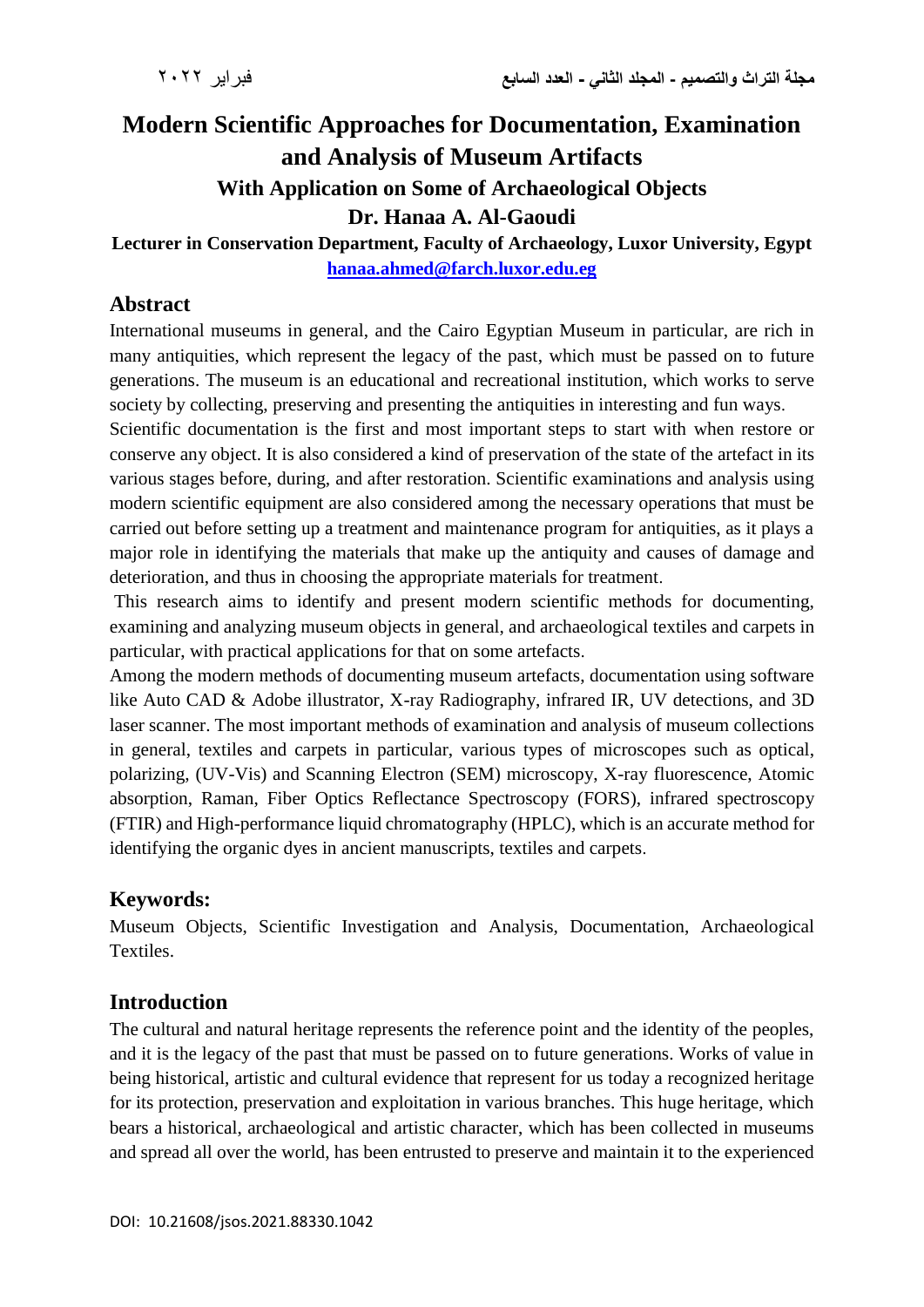and qualified technical and scientific cadres of archaeologists, architects, art historians, restoration experts and experts in various fields related to heritage preservation.

 The operations of maintaining and restoring antiquities at the present time are based on an accurate scientific basis and in accordance with established laws, and are carried out by specialists, not only for the sake of restoring the artifact, but also for preserving and protecting it in the future. Scientific documentation is considered the first and most important step to start dealing with any trace of treatment and restoration, and it is considered a kind of preservation of the state of the artifact in its various stages before, during and after restoration. Scientific examinations and analysis using modern scientific devices are also considered among the necessary operations that must be carried out before setting up a treatment and maintenance program for antiquities, as it plays a major role in identifying the materials that make up the antiquity and the causes of damage and deterioration, and thus in choosing the appropriate materials for treatment.

From this point of view, this research mainly aims to identify the most important modern scientific methods for documenting, examining and analyzing museum holdings in general and archaeological textiles in particular, with a presentation of practical applications of some of these methods on some diverse models of artifacts, especially textile ones. As well as identifying the meaning and importance of scientific documentation and recording of museum holdings and its traditional and modern methods.

Among the modern scientific methods used in documenting artifacts are documentation using Auto CAD & Adobe illustrator program, X-ray, infrared and ultraviolet imaging, and threedimensional scanning laser documentation. Among the most important methods of examination and analysis used in examining museum holdings in general and archaeological textiles in particular, are microscopes of all kinds, such as optical, stereoscopic, polarizing, scanning electron microscope, ultraviolet and visible microscope, scanning electron microscope, X-ray diffraction and fluorescence analysis, atomic absorption, Raman, spectrophotometry and reflectance analysis. Visual, infrared spectroscopy and chromatography, which is one of the modern and accurate methods for identifying the types of organic dyes in manuscripts, textiles and archaeological carpets.

#### **Research summary**

 •The process of maintaining and restoring museum artifacts is a joint operation or function between the museum curator, restoration specialist, and examination and analysis specialist. It is very important that they cooperate, appreciate and respect each other's job and responsibility in order to preserve the artifacts.

 •Museums are considered the safe place in which humankind's cultural, artistic, natural and industrial heritage is preserved throughout the different historical eras.

 •Accurate scientific documentation of museum holdings is of paramount importance on the archaeological and restoration level.

Scientific documentation during the treatment and maintenance stages of antiquities is a protection document for the restoration and maintenance specialist about his performance in his work and as a reference when scientifically publishing the antiquity.

 •Modern technology has significantly helped in the development of means and methods of documentation and scientific analysis of museum holdings.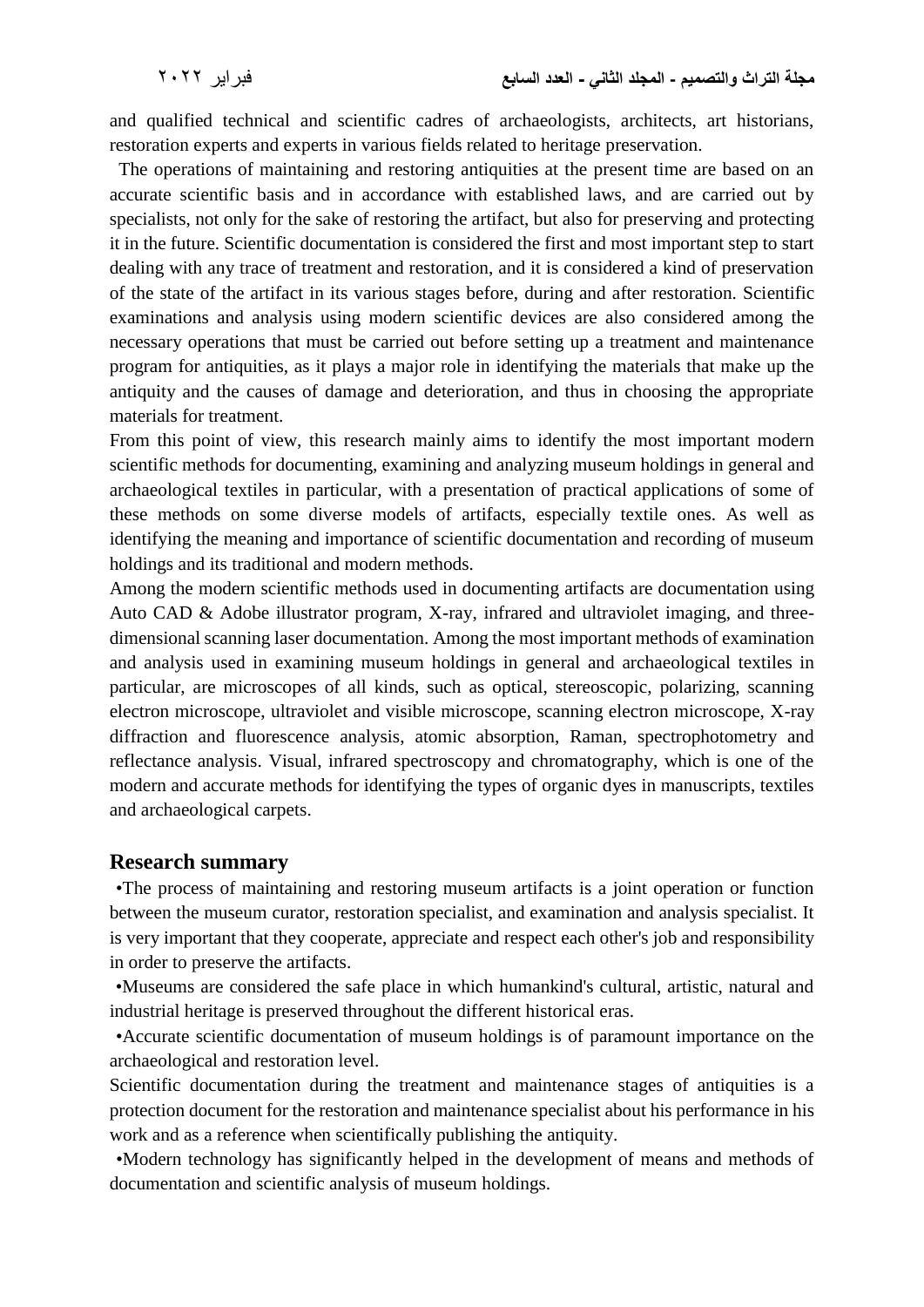•It has now become very important and necessary for important museums all over the world to include a team of scientists (chemists and physicists) to help conduct scientific examinations and analysis of artifacts before carrying out treatment and maintenance operations for them.

 •Scientific examinations and analysis of museum holdings are very important steps to take, in order to obtain all information related to the condition and type of materials used, manufacturing techniques, causes and manifestations of damage to the antique, as well as its importance for setting an appropriate treatment and maintenance program for it.

 •The importance of conducting more than one type of scientific examination and analysis of the artifact according to its condition, in order to ensure the integrity of the results before starting the treatment and maintenance operations.

#### **References:**

• Alice Grant, Joséphine Nieuwenhuis, Toni Petersen," International Guidelines for Museum Object Information" In "International Council of Museums, International Committee for Documentation (Cidoc), Paris, 1995.

• Anne Ambourouè Avaro, Alain Godonou," Documentation of Museum Collections. Why? How? In "A Guide for Documentation Work for Museums in Developing Countries" Practical Guide, UNESCO, Iccrom and Epa, 2010, Pp1-18.

•Brooks, M.M., O'Connor, S.A., X-radiography of Textiles, Dress and Related Objects (Butterworth-Heinemann conservation series), Oxford, UK., 2007, 360pp.

• Brunetti, B.G., " Science and Technology For The Conservation of The European Cultural Heritage, European Communities, 2003.

Costanza Miliani, Francesca Rosi, Brunetto Giovanni Brunetti, Antonio Sgamellotti," In Situ Noninvasive Study of Artworks: The Molab Multitechnique Approach, Accounts of Chemical Research 728-738 June 2010 Vol. 43, No. 6.

•Daniela Pinna, Manika Galeotti, Rocco Mazzeo," Scientific Examination for the investigation of Paintings ", A Handbook for Conservator-restorer.; European project EU-ARTECH ,2008.

•Gulmini, M.A., Idone, E. Diana, D. Gastaldi, D. Vaudan, M. Aceto," "Identification of Dyestuffs in Historical Textiles: Strong and Weak Points of A Non-Invasive Approach", Journal of Dyes and Pigments, 93, 2013, 136-145.

•Greaves, P.H & Saville, B,P. "Microscopy of Textile Fibers", Bios Scientific Publishers, Ltd, 1995.

• Hanaa, A. AL-Gaoudi "Physical Chemical Studies of Archaeological Decorated Textiles with Pigments and the Best Methods of Restoring and Conserving them", PhD thesis, University of Ioannina, Greece, 2013.

• Hanaa A. Al-Gaoudi, Painted Ancient Egyptian Mummy Cloth of Khonsuemrenep From Bab El-Gasus Excavation: Scientific Analysis and Conservation Strategy, Scientific Culture, Vol. 6, No. 2, 2020, pp. 49-64, DOI: 10.5281/zenodo.3724852.

• Hanaa A. Al-Gaoudi, Archaeological Painted and Dyed Textiles: Studying Variations and Morphological Characteristics Using Microscopy Techniques, Journal of Textiles, Coloration and Polymer Science, Vol. 18, No. 1, pp. 1-9, 2021.

•Howell G. M. Edwards. Ben Stern, Susana E. Jorge Villar . A. Rosalie David," Combined FT– Raman Spectroscopic and Mass Spectrometric Study of Ancient Egyptian Sarcophagal Fragments," Anal Bioanal Chem (2007) 387: 829–836.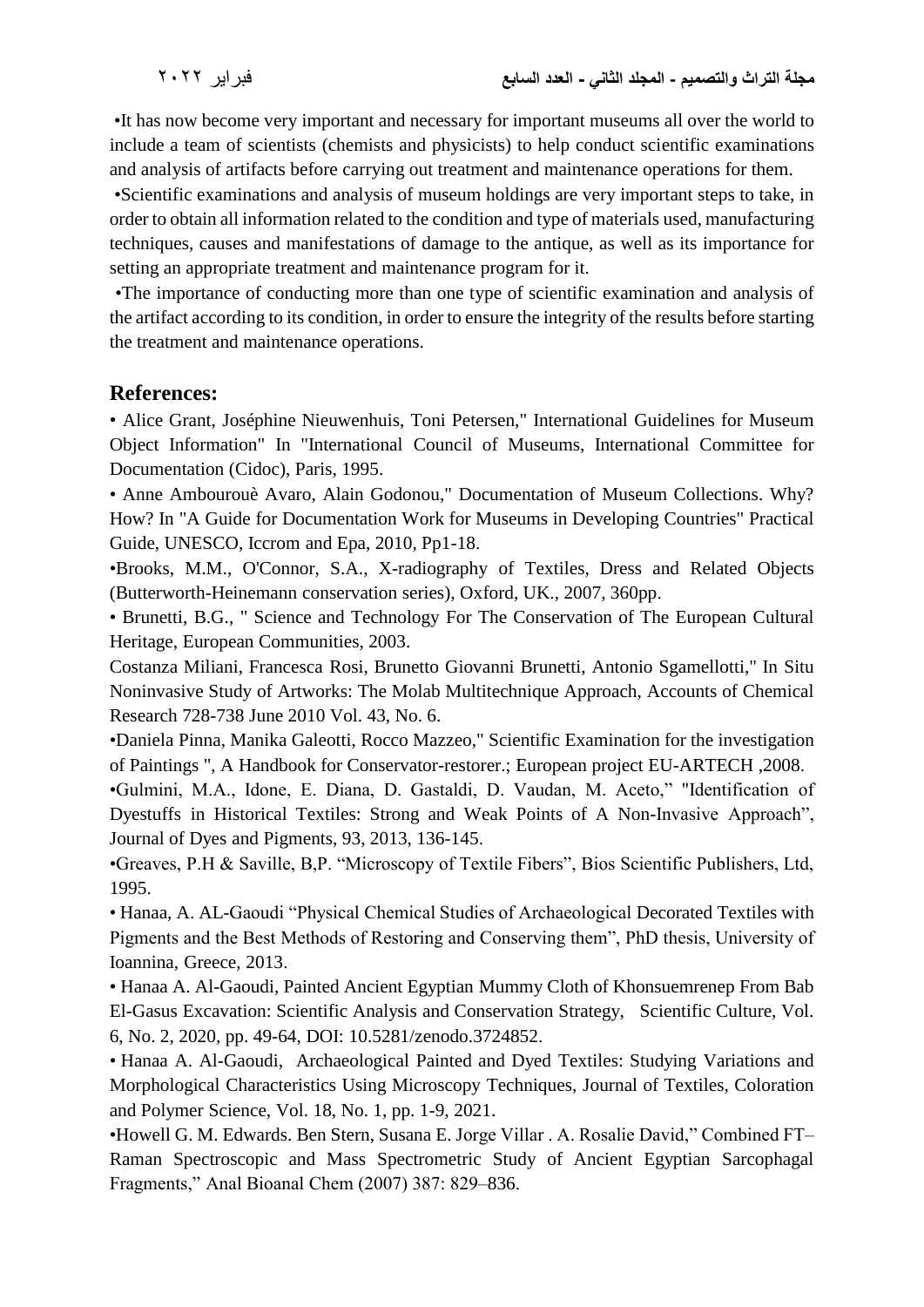•Kamil Z, Jacek Ke sik, Filipe Santos, Ginevra House, Scanning of Historical Clothes Using 3D Scanners: Comparison of Goals, Tools, and Methods, Applied Science, 2021, 11, 5588. [https://doi.org/10.3390/app11125588.](https://doi.org/10.3390/app11125588)

• Karen Thompson , Margaret Smith and Frances Lennard, A Literature Review of Analytical Techniques For Materials Characterisation of Painted Textiles—Part 1: Categorizing Painted Textiles, Sampling and The Use of Optical Tools, Journal of the Institute of Conservation, 2017, Vol. 40, No. 1, 64–82, [http://dx.doi.org/10.1080/19455224.2016.1269355.](http://dx.doi.org/10.1080/19455224.2016.1269355)

•Karapanagiotis, I. Minopoulou, E. Valianou, L. Daniilia, Sr. Chryssoulakis, Y. "Investigation of The Colourants Used In Icons of The Cretan School of Iconography", Anal. Chim. Acta 2009, 647, 231–242

•Loïc Bertrand, Marine Cotte, Marco Stampanonie and et al." Development and Trends in Synchrotron Studies of Ancient and Historical Materials", Physics Reports 519 ,2012, 51–96

•Margaret Smith , Karen Thompson and Frances Lennard, A Literature Review of Analytical Techniques For Materials Characterisation of Painted Textiles—Part 2: Spectroscopic and Chromatographic Analytical Instrumentation, Journal of The Institute of Conservation, 2017, Vol. 40, No. 3, 252–266,

• Mary M, Brooks," X-Radiography of Historic Textiles", IIC-ITCC Palace Museum, Textile Conservation Course, Beijing, November 2017.

•Maurizio Aceto, Angelo Agostino, Gaia Fenoglio and et al.," Characterisation of colourants on illuminated manuscripts by portable fibre optic UV-visible-NIR reflectance spectrophotometry", Anal. Methods, Royal Society of Chemistry, 2014, 6, 1488.

• Michelle Moore, "Conservation Documentation and the Implications of Digitization", Journal of Conservation And Museum Studies, Issue 7, 2001.

• Mohamed DALLEL," Méthodes D'analyse Des Biens Culturels", Université Paris 1 – Panthéon Sorbonne, Master 2, CRBC.

•Morgan , H. Cruick shank , P. : " The Conservation of The Shroud of Resti – an 18th Dynasty , Linen Book of The Dead " , In Conservation In Ancient Egyptian Collection , London , 1995 , P. 3.

•Newman, R., Some Applications of Infrared Spectroscopy in the Examination of Painting Materials, JAI, VOL.19, No.1, 1979, PP.42-62

• Pollard, A. M., Batt, C.M., Stern, B. S. M.," Analytical Chemistry in Archaeology" Cambridge University Press, 2007.

• Polonca Ropret, Silvia A. Centeno c, Peter Bukovec, Raman Identification of Yellow Synthetic Organic Pigments in Modern and Contemporary Paintings: Reference Spectra and Case Studies," Spectrochimica Acta Part A 69 (2008) 486–49[7 .](https://doi.org/10.1080/19455224.2017.1365739) <https://doi.org/10.1080/19455224.2017.1365739>

• Robertson, J., Grieve, M .; " Forensic Examination of Fibres " , 2nd Edition , Ltd , Padstow , Uk , Francis , 1999 .

• Salvant, J. Williams, M., Ganio, F. Casadio and et al." A Roman Egyptian Painting Workshop: Technical Investigation of The Portraits From Tebtunis, Egypt", University of Oxford, Archaeometry, 2017.

• Sara J. Wolf, Jessica S. Johnson," Conservation Treatment" In "Nps Museum Handbook, Part I", 2001, Pp8-33.